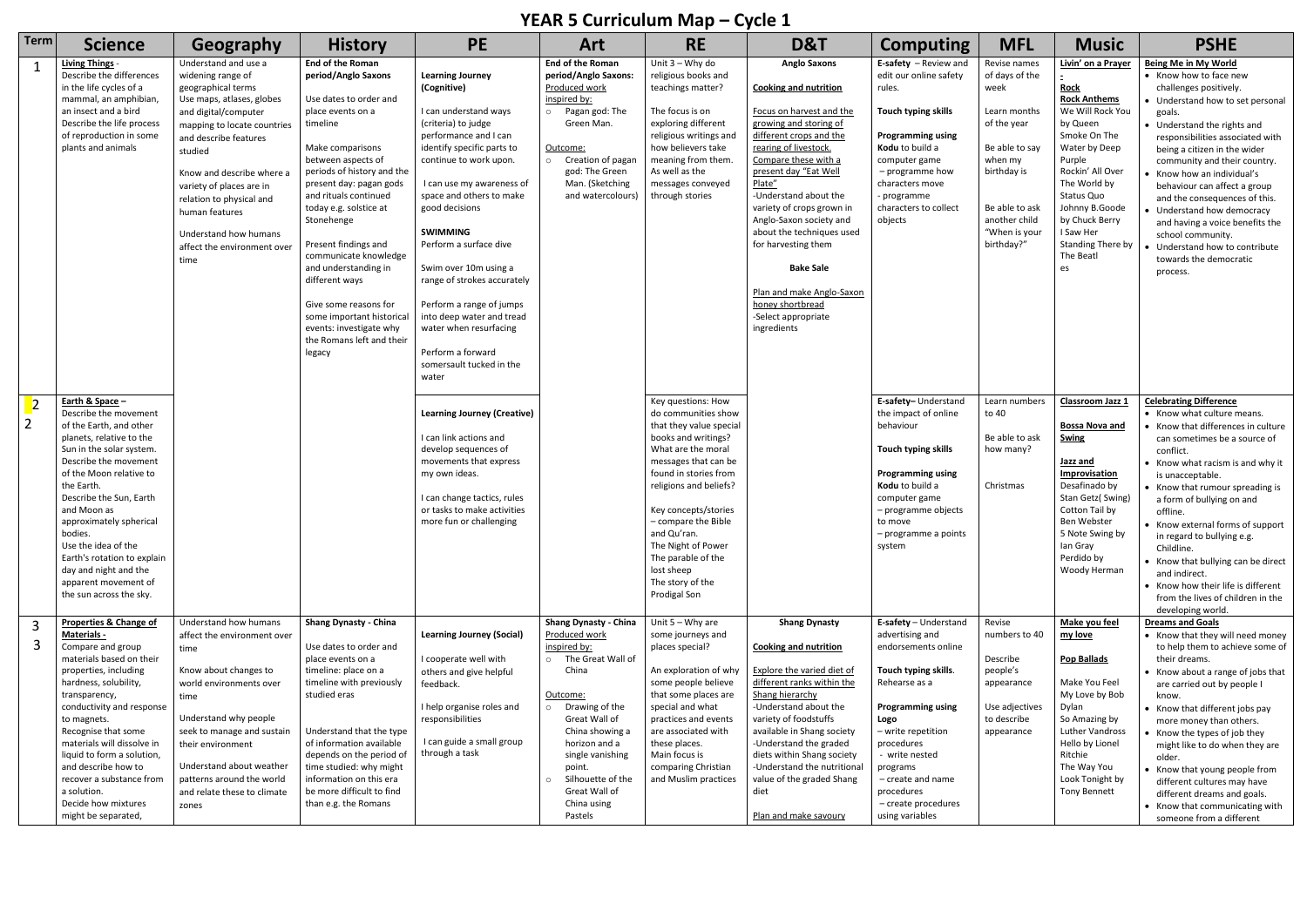|   | including through<br>filtering, sieving and<br>evaporating.<br>Give reasons, based on<br>test evidence, for the<br>particular uses of<br>everyday materials.<br>Demonstrate that<br>dissolving, mixing and<br>changes of state are<br>reversible changes.<br>Explain that some<br>changes result in new<br>materials, and that this<br>kind of change is not<br>usually reversible.                                            |                                                                                                                                                                                 | Present findings and<br>communicate knowledge<br>and understanding in<br>different ways                                                                                                                                                                                                                                                                                                                                                                 |                                                                                                                                                                                                                                             |                                                                                                                                  |                                                                                                                                                                                                                                  | Laksa cookies<br>-Select appropriate<br>ingredients and use a range<br>of techniques to combine<br>them |                                                                                                                                                                                                           |                                                                                                                                                             |                                                                                                                                                                                                                                                                                                                                          | culture means that they can<br>learn from them and vice versa.<br>• Know ways that they can<br>support young people in their<br>own culture and abroad.                                                                                                                                                                                                                                                                                                                                                                                                                                                                                                                               |
|---|--------------------------------------------------------------------------------------------------------------------------------------------------------------------------------------------------------------------------------------------------------------------------------------------------------------------------------------------------------------------------------------------------------------------------------|---------------------------------------------------------------------------------------------------------------------------------------------------------------------------------|---------------------------------------------------------------------------------------------------------------------------------------------------------------------------------------------------------------------------------------------------------------------------------------------------------------------------------------------------------------------------------------------------------------------------------------------------------|---------------------------------------------------------------------------------------------------------------------------------------------------------------------------------------------------------------------------------------------|----------------------------------------------------------------------------------------------------------------------------------|----------------------------------------------------------------------------------------------------------------------------------------------------------------------------------------------------------------------------------|---------------------------------------------------------------------------------------------------------|-----------------------------------------------------------------------------------------------------------------------------------------------------------------------------------------------------------|-------------------------------------------------------------------------------------------------------------------------------------------------------------|------------------------------------------------------------------------------------------------------------------------------------------------------------------------------------------------------------------------------------------------------------------------------------------------------------------------------------------|---------------------------------------------------------------------------------------------------------------------------------------------------------------------------------------------------------------------------------------------------------------------------------------------------------------------------------------------------------------------------------------------------------------------------------------------------------------------------------------------------------------------------------------------------------------------------------------------------------------------------------------------------------------------------------------|
|   | <b>Animals Including</b><br>Humans -<br>Describe the changes as<br>humans develop to old<br>age                                                                                                                                                                                                                                                                                                                                |                                                                                                                                                                                 |                                                                                                                                                                                                                                                                                                                                                                                                                                                         | <b>Learning Journey (Applying</b><br><b>Physical)</b><br>I can perform a variety of<br>movements and skills with<br>good body tension<br>I can link actions together<br>so that they flow in<br>running, jumping and<br>throwing activities |                                                                                                                                  | <b>Key Questions:</b><br>Why do some people<br>go on pilgrimage and<br>special journeys?<br>Key concepts/stories:<br>Pilgrimage, Muslim<br>Hajj<br>Visit a place of<br>pilgrimage, baptism<br>and naming<br>ceremonies, weddings |                                                                                                         | E-safety - Understand<br>how to protect our<br>future selves<br>Touch typing skills.<br><b>Programming using</b><br>Logo<br>$-$ create and name<br>procedures<br>- create procedures<br>using variables   | Revise colours,<br>days of the<br>week, months<br>of the year<br>Learn names of<br>seasons<br>Revisit birthday<br>conversations<br>Make<br>comparisons      | <b>The Fresh Prince</b><br>of Bel-Air<br>Old School Hip-<br><b>Hop</b><br>Me Myself and I<br>by De La Soul<br>Ready or Not by<br><b>Fugees</b><br>Rapper's Delight<br>by The Sugarhill<br>Gang<br>U Can't Touch<br>This by M C<br>Hammer                                                                                                 | <b>Healthy Me</b><br>• Know the health risks of<br>smoking.<br>• Know how smoking tobacco<br>affects the lungs, liver and<br>heart.<br>Know some of the risks linked to<br>misusing alcohol, including<br>antisocial behaviour.<br>• Know basic emergency<br>procedures including the<br>recovery position.<br>• Know how to get help in<br>emergency situations.<br>• Know that the media, social<br>media and celebrity culture<br>promotes certain body types.<br>• Know the different roles food<br>can play in people's lives and<br>know that people can develop<br>eating problems / disorders<br>related to body image pressure.<br>• Know what makes a healthy<br>lifestyle. |
| 5 | $Forces –$<br>Explain that unsupported<br>objects fall towards the<br>Earth because of the<br>force of gravity acting<br>between the Earth and<br>the falling object<br>Identify the effects of air<br>resistance, water<br>resistance and friction,<br>that act between moving<br>surfaces<br>Recognise that some<br>mechanisms, including<br>levers, pulleys and gears,<br>allow a smaller force to<br>have a greater effect | Know and describe where a<br>variety of places are in<br>relation to physical and<br>human features<br>Understand why people<br>seek to manage and sustain<br>their environment | <b>Industrial revolution</b><br>Use dates to order and<br>place events on a<br>timeline<br>Compare sources of<br>information available for<br>the study of different<br>times in the past: why do<br>we have more evidence<br>for this era compared to<br>Shang dynasty?<br>Make comparisons<br>between aspects of<br>periods of history and the<br>present day:<br>Conditions in factories<br>today compared to<br>during the industrial<br>revolution | <b>Learning Journey (Health</b><br>and Fitness)<br>I can describe the basic<br>fitness components and<br>explain how often and how<br>long I should exercise to be<br>healthy.<br>I can record and monitor<br>how hard I am working         | Industrial revolution:<br>Produced work<br>inspired by:<br>o William Morris<br>Outcome:<br>o Recreated art in<br>the same style. | Unit 6 - How do we<br>make moral choices?<br>A discussion of moral<br>issues in their own<br>lives and an<br>exploration of Hindu<br>and Christian codes of<br>behaviour - compare<br>and contrast                               |                                                                                                         | E-safety - Understand<br>and apply copyright<br>laws<br>Touch typing skills<br>Program a text-to-<br>Morse code converter<br>using Snap<br>- convert text into<br>sound<br>- convert text into<br>Unicode | Revise family<br>members, pets-<br>describe<br>relationships<br>with family<br>members<br>Playground<br>games with<br>simple<br>instructions<br>and numbers | Dancing in the<br><b>Street</b><br><b>Motown</b><br>I can't Help<br>Myself (Sugar Pie<br>Honey Bunch) by<br>The Four Tops<br>I Heard it<br>Through the<br>Grapevine by<br>Marvin<br>Gaye<br>Ain't No<br>Mountain High<br>Enough sung by<br>Marvin Gaye and<br>Tammi Terrell<br>You Are the<br>Sunshine of My<br>Life by Stevie<br>Wonder | Relationships<br>• Know that a personality is made<br>up of many different<br>characteristics, qualities and<br>attributes.<br>Know that belonging to an<br>online community can have<br>positive and negative<br>consequences.<br>• Know that there are rights and<br>responsibilities in an online<br>community or social network.<br>• Know that there are rights and<br>responsibilities when playing a<br>game online.<br>• Know that too much screen<br>time isn't healthy.<br>• Know how to stay safe when<br>using technology to<br>communicate with friends.                                                                                                                 |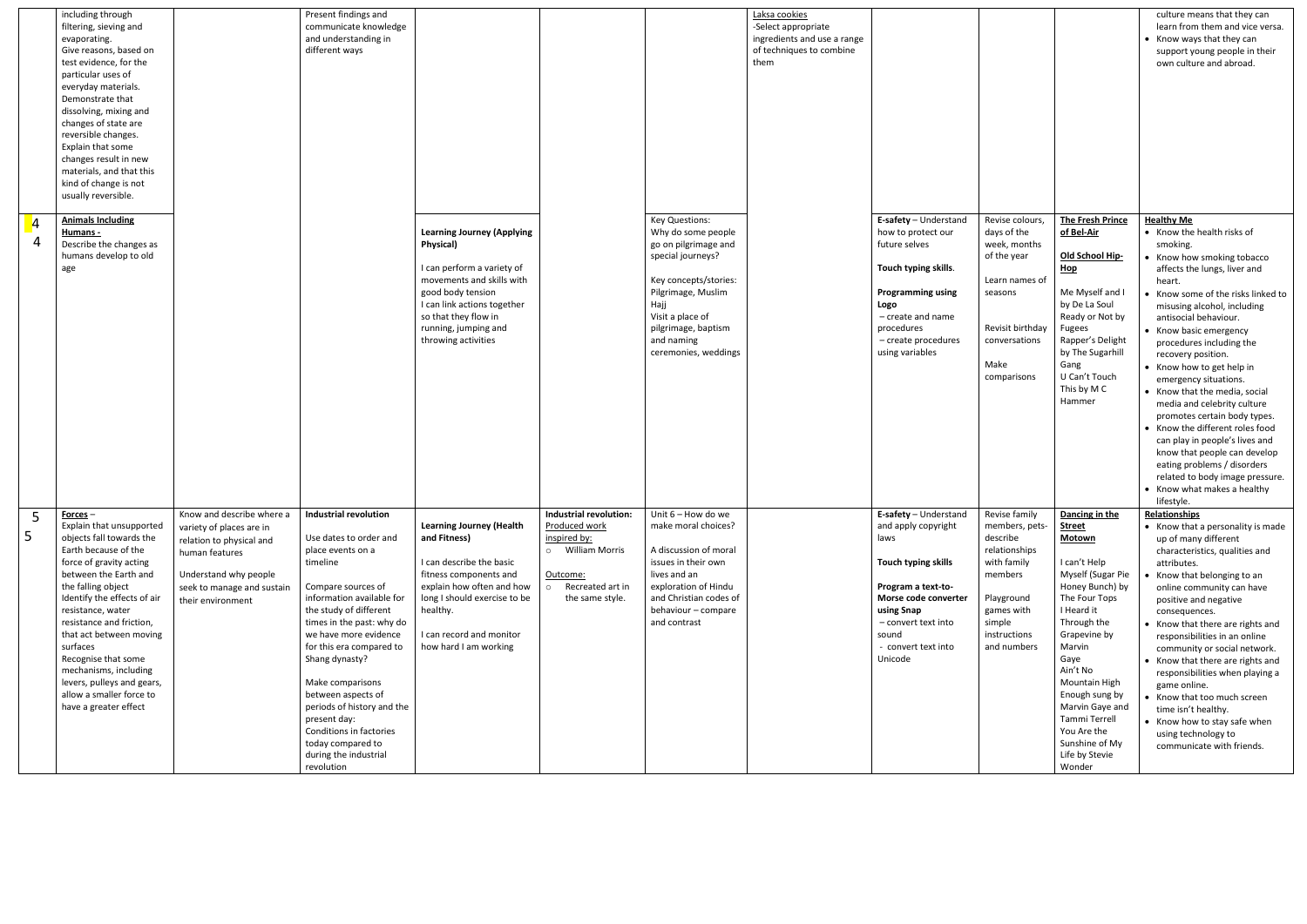| 6 |  | Present findings and                   | <b>Learning Journey</b>                     | Key questions:<br>What are the        | <b>Industrial Revolution</b>                             | E-safety - Understand<br>how games developers |
|---|--|----------------------------------------|---------------------------------------------|---------------------------------------|----------------------------------------------------------|-----------------------------------------------|
|   |  | communicate knowledge                  | (Personal)                                  | consequences of the                   | <b>Processes</b>                                         | make money                                    |
|   |  | and understanding in<br>different ways | I cope well and react                       | moral choices we<br>make?             | Pulley systems to lift and                               | Touch typing skills                           |
|   |  |                                        | positively when things                      | What people and                       | position a given item                                    |                                               |
|   |  |                                        | become difficult.                           | organisations help in<br>making moral | Design - Use research into                               | Program a text-to-<br>Morse code converter    |
|   |  |                                        | I can persevere with a task                 | choices?                              | existing products and                                    | using Snap                                    |
|   |  |                                        | and I can improve my<br>performance through | How do we decide<br>what is right and | market research to inform<br>the design of our own       | - use the list lookup<br>function             |
|   |  |                                        | regular practice                            | wrong?                                | innovative pulley systems<br>- Create prototypes to show | - combine functions<br>and procedures         |
|   |  |                                        |                                             | Key concepts/stories:                 | our ideas                                                |                                               |
|   |  |                                        |                                             | Hindu festival of<br>Navrati, moral   | Make - Produce step by<br>step plans to guide us         |                                               |
|   |  |                                        |                                             | dilemmas,                             | through the making of our                                |                                               |
|   |  |                                        |                                             | Hindu female deities                  | pulley systems, which                                    |                                               |
|   |  |                                        |                                             |                                       | demonstrate our<br>knowledge of different                |                                               |
|   |  |                                        |                                             |                                       | materials, tools and                                     |                                               |
|   |  |                                        |                                             |                                       | techniques<br>- Ensure that joins, holes                 |                                               |
|   |  |                                        |                                             |                                       | and openings are in exactly                              |                                               |
|   |  |                                        |                                             |                                       | the right place by using<br>precise measurements         |                                               |
|   |  |                                        |                                             |                                       | Technical knowledge -                                    |                                               |
|   |  |                                        |                                             |                                       | Apply our knowledge to                                   |                                               |
|   |  |                                        |                                             |                                       | build stronger and more<br>stable and complex 3D         |                                               |
|   |  |                                        |                                             |                                       | structures for our pulley                                |                                               |
|   |  |                                        |                                             |                                       | systems<br>Evaluate - Make a detailed                    |                                               |
|   |  |                                        |                                             |                                       | evaluation of our pulley                                 |                                               |
|   |  |                                        |                                             |                                       | systems considering the                                  |                                               |
|   |  |                                        |                                             |                                       | views of others in order to<br>improve our work          |                                               |
|   |  |                                        |                                             |                                       | <b>Cooking and nutrition</b>                             |                                               |
|   |  |                                        |                                             |                                       | <b>Explore the basic diet of the</b>                     |                                               |
|   |  |                                        |                                             |                                       | working-class Victorian with                             |                                               |
|   |  |                                        |                                             |                                       | a focus on local coal miners                             |                                               |
|   |  |                                        |                                             |                                       | -Know what foodstuffs<br>were available to working       |                                               |
|   |  |                                        |                                             |                                       | class Victorians                                         |                                               |
|   |  |                                        |                                             |                                       | -Understand the diet<br>amongst working class            |                                               |
|   |  |                                        |                                             |                                       | Victorians                                               |                                               |
|   |  |                                        |                                             |                                       | -Understand the Victorian<br>diet                        |                                               |
|   |  |                                        |                                             |                                       |                                                          |                                               |
|   |  |                                        |                                             |                                       | Plan and make a miner's<br>pasty                         |                                               |
|   |  |                                        |                                             |                                       | -Select a variety of                                     |                                               |
|   |  |                                        |                                             |                                       | ingredients for the filling<br>-Make and cook a miner's  |                                               |
|   |  |                                        |                                             |                                       | pasty by making our own                                  |                                               |
|   |  |                                        |                                             |                                       | pastry and fillings and using                            |                                               |
|   |  |                                        |                                             |                                       | a range of techniques                                    |                                               |

| Learn names of                                              | <b>Reflect, Rewind</b>                                                                                                                                                                                                                                                                                                    | <b>Changing Me</b>                                                                                                                                                                                                                                                                                                                                                                                                                                                                                               |
|-------------------------------------------------------------|---------------------------------------------------------------------------------------------------------------------------------------------------------------------------------------------------------------------------------------------------------------------------------------------------------------------------|------------------------------------------------------------------------------------------------------------------------------------------------------------------------------------------------------------------------------------------------------------------------------------------------------------------------------------------------------------------------------------------------------------------------------------------------------------------------------------------------------------------|
|                                                             |                                                                                                                                                                                                                                                                                                                           |                                                                                                                                                                                                                                                                                                                                                                                                                                                                                                                  |
| foods<br>Express a<br>preference for<br>food and say<br>why | and Replay<br><b>Classical</b><br>The history of<br>music, look back<br>and consolidate<br>your learning,<br>learn some of the<br>language of<br>music<br>Music from<br>Compline-<br>Traditional - Early<br>Music<br>Dido and Aeneas:<br>Overture by<br>Henry Purcell -<br><b>Baroque</b><br>Symphony No. 5<br>in C minor | Know what perception means<br>and that perceptions can be<br>right or wrong.<br>Know how girls' and boys'<br>bodies change during puberty<br>and understand the importance<br>of looking after themselves<br>physically and emotionally.<br>Know that sexual intercourse<br>$\bullet$<br>can lead to conception.<br>Know that some people need<br>help to conceive and might use<br>IVF.<br>Know that becoming a teenager<br>$\bullet$<br>involves various changes and<br>also brings growing<br>responsibility. |
|                                                             | (allegro con brio)<br>by Ludwig Van<br>Beethoven-<br>Classical<br>Minute Waltz in<br>D-flat by Chopin -<br>Romantic<br>Central Park in<br>the Dark by<br>Charles Edward<br>$Ives - 20th$<br>Century<br><b>Clapping Music</b><br>by Steve Reich-<br>Contemporary                                                           |                                                                                                                                                                                                                                                                                                                                                                                                                                                                                                                  |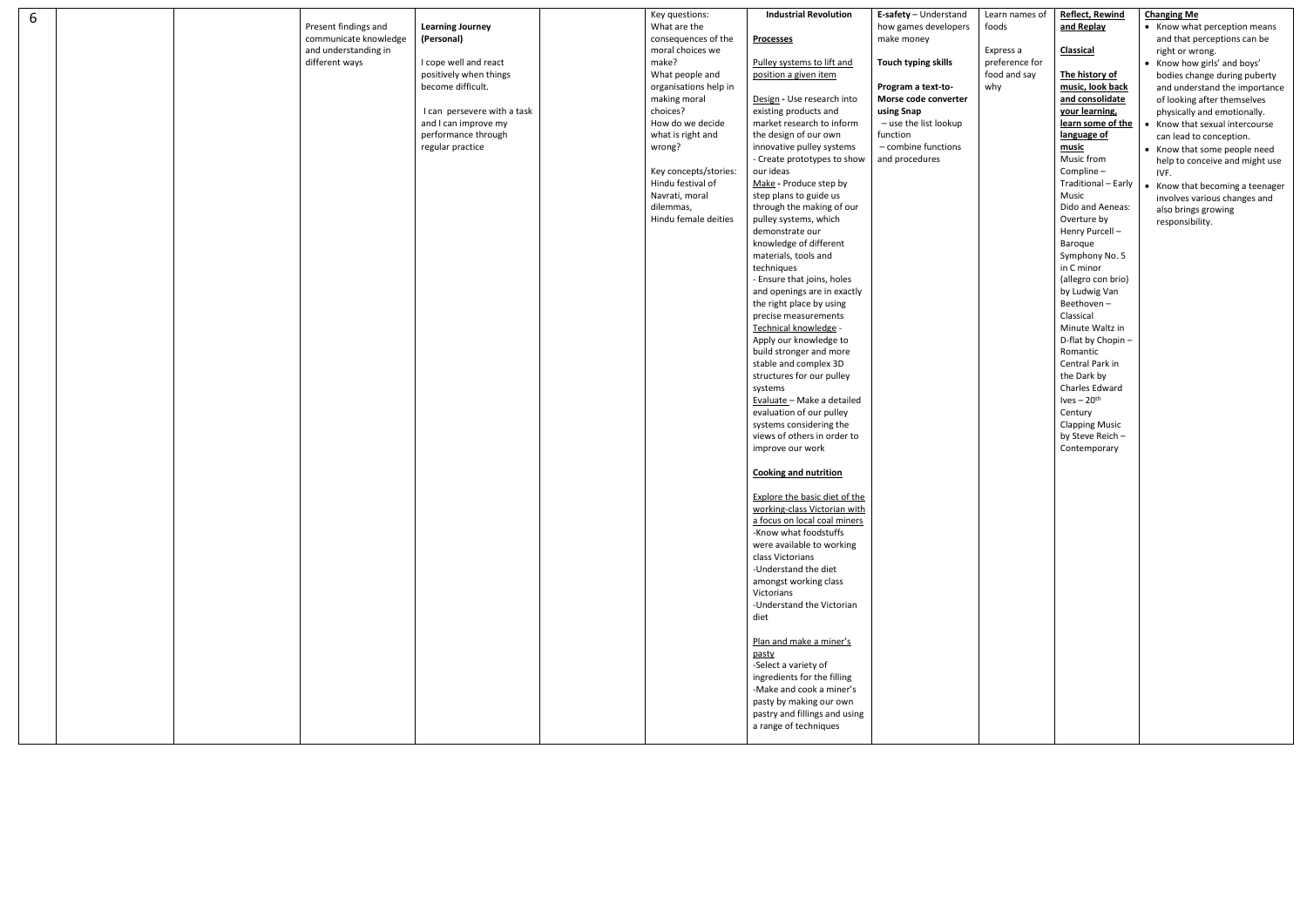## **YEAR 5 Curriculum Map – Cycle 2**

| <b>Term</b> | <b>Science</b>                                                                                                                                                                                                                                                                                                                                                                                                                                     | Geography                                                                                                                                                                                                                                                             | <b>History</b>                                                                                                                                                                                                                                                                                                                                                                                                                                                               | <b>PE</b>                                                                                                                                                                                                                                                                                                                                                                                                                                                                                         | Art                                                                                                                                                                                                                                                                                                                 | <b>RE</b>                                                                                                                                                                                                                                                                                 | <b>DT</b>                                                                                                                                                                                                                                                      | <b>Computing</b>                                                                                                                                                                                                                          | <b>MFL</b>                                                                                                                                                                    | <b>Music</b>                                                                                                                                                                                                                                                        | <b>PSHE</b>                                                                                                                                                                                                                                                                                                                                                                                                                                                                                                                     |
|-------------|----------------------------------------------------------------------------------------------------------------------------------------------------------------------------------------------------------------------------------------------------------------------------------------------------------------------------------------------------------------------------------------------------------------------------------------------------|-----------------------------------------------------------------------------------------------------------------------------------------------------------------------------------------------------------------------------------------------------------------------|------------------------------------------------------------------------------------------------------------------------------------------------------------------------------------------------------------------------------------------------------------------------------------------------------------------------------------------------------------------------------------------------------------------------------------------------------------------------------|---------------------------------------------------------------------------------------------------------------------------------------------------------------------------------------------------------------------------------------------------------------------------------------------------------------------------------------------------------------------------------------------------------------------------------------------------------------------------------------------------|---------------------------------------------------------------------------------------------------------------------------------------------------------------------------------------------------------------------------------------------------------------------------------------------------------------------|-------------------------------------------------------------------------------------------------------------------------------------------------------------------------------------------------------------------------------------------------------------------------------------------|----------------------------------------------------------------------------------------------------------------------------------------------------------------------------------------------------------------------------------------------------------------|-------------------------------------------------------------------------------------------------------------------------------------------------------------------------------------------------------------------------------------------|-------------------------------------------------------------------------------------------------------------------------------------------------------------------------------|---------------------------------------------------------------------------------------------------------------------------------------------------------------------------------------------------------------------------------------------------------------------|---------------------------------------------------------------------------------------------------------------------------------------------------------------------------------------------------------------------------------------------------------------------------------------------------------------------------------------------------------------------------------------------------------------------------------------------------------------------------------------------------------------------------------|
|             | <b>Living Things -</b><br>Describe the differences in<br>the life cycles of a mammal<br>an amphibian, an insect and a<br>bird<br>Describe the life process of<br>reproduction in some plants<br>and animals                                                                                                                                                                                                                                        | Know how rivers erode,<br>transport and deposit<br>materials<br>Know about the physical<br>features of coasts and<br>begin to understand<br>erosion and deposition<br>Understand how humans<br>affect the environment<br>over time                                    | Use dates to order and<br>place events on a<br>timeline<br>Compare sources of<br>information available<br>for the study of<br>different times in the<br>past<br>Understand that the<br>type of information<br>available depends on<br>the period of time<br>studied<br>Evaluate the usefulness<br>of a variety of sources<br>Provide an account of a<br>historical event based<br>on more than one<br>source<br>Give some reasons for<br>some important<br>historical events | <b>Learning Journey (Cognitive)</b><br>I can understand ways<br>(criteria) to judge<br>performance and I can<br>identify specific parts to<br>continue to work upon.<br>I can use my awareness of<br>space and others to make<br>good decisions<br><b>SWIMMING</b><br>Perform a surface dive<br>Swim over 10m using a range<br>of strokes accurately<br>Perform a range of jumps<br>into deep water and tread<br>water when resurfacing<br>Perform a forward<br>somersault tucked in the<br>water | <b>Mountains and</b><br><b>Rivers:</b><br>Produced work<br>inspired by:<br>o Pointillism art<br>by Seurat<br>o Monet's<br>Waterlilies<br>Outcome:<br>o Pointillism art<br>inspired by<br>Seurat<br>Watercolour<br>$\circ$<br>art inspired by<br>Monet's<br>Waterlilies<br>Collage<br>$\circ$<br>mountain-<br>scapes | Unit 11 - What does it<br>mean to belong to a<br>religion (Islam)? What<br>is it like to be a<br>Muslim?<br>Key questions:<br>How do Muslims live<br>out their beliefs in:<br>1-the journey of life; 2<br>- festivals and<br>practices; 3- faith<br>communities; $4 -$ the<br>wider world |                                                                                                                                                                                                                                                                | E-safety $-$ Review<br>and edit our online<br>safety rules.<br>Touch typing skills<br><b>Programming using</b><br>Kodu to build a<br>computer game<br>- programme how<br>characters move<br>programme<br>characters to collect<br>objects | Revise names of<br>days of the week<br>Learn months of<br>the year<br>Be able to say when<br>my birthday is<br>Be able to ask<br>another child<br>"When is your<br>birthday?" | Livin' on a Prayer -<br><b>Rock</b><br><b>Rock Anthems</b><br>We Will Rock You by<br>Queen<br>Smoke On The Water<br>by Deep Purple<br>Rockin' All Over The<br>World by Status Quo<br>Johnny B.Goode by<br>Chuck Berry<br>I Saw Her Standing<br>There by The Beatles | Being Me in My World<br>• Know how to face new<br>challenges positively.<br>Understand how to set<br>personal goals.<br>• Understand the rights<br>and responsibilities<br>associated with being a<br>citizen in the wider<br>community and their<br>country.<br>Know how an individual's<br>behaviour can affect a<br>group and the<br>consequences of this.<br>• Understand how<br>democracy and having a<br>voice benefits the school<br>community.<br>• Understand how to<br>contribute towards the<br>democratic process.  |
|             | Earth & Space -<br>Describe the movement of<br>the Earth, and other planets,<br>relative to the Sun in the solar<br>system.<br>Describe the movement of<br>the Moon relative to the<br>Earth.<br>Describe the Sun, Earth and<br>Moon as approximately<br>spherical bodies.<br>Use the idea of the Earth's<br>rotation to explain day and<br>night and the apparent<br>movement of the sun across<br>the sky.                                       |                                                                                                                                                                                                                                                                       |                                                                                                                                                                                                                                                                                                                                                                                                                                                                              | <b>Learning Journey (Creative)</b><br>I can link actions and develop<br>sequences of movements<br>that express my own ideas.<br>I can change tactics, rules or<br>tasks to make activities more<br>fun or challenging                                                                                                                                                                                                                                                                             |                                                                                                                                                                                                                                                                                                                     | Key concepts/stories:<br>Muslims scientist and<br>inventors, Shahadah,<br>Salah, Sawm, Zakat,<br>Hajj, Qu'ran,                                                                                                                                                                            |                                                                                                                                                                                                                                                                | E-safety-<br>Understand the<br>impact of online<br>behaviour<br>Touch typing skills<br><b>Programming using</b><br>Kodu to build a<br>computer game<br>– programme<br>objects to move<br>- programme a<br>points system                   | Revise/Learn<br>numbers to 40<br>Be able to ask how<br>many?<br>Christmas                                                                                                     | Classroom Jazz 1<br>Bossa Nova and<br><b>Swing</b><br>Jazz and<br>Improvisation<br>Desafinado by Stan<br>Getz(Swing)<br>Cotton Tail by Ben<br>Webster<br>5 Note Swing by Ian<br>Gray<br>Perdido by Woody<br>Herman                                                  | <b>Celebrating Difference</b><br>• Know what culture<br>means.<br>• Know that differences in<br>culture can sometimes<br>be a source of conflict.<br>• Know what racism is and<br>why it is unacceptable.<br>• Know that rumour<br>spreading is a form of<br>bullying on and offline.<br>• Know external forms of<br>support in regard to<br>bullying e.g. Childline.<br>• Know that bullying can<br>be direct and indirect.<br>• Know how their life is<br>different from the lives<br>of children in the<br>developing world. |
|             | Properties & Change of<br><b>Materials -</b><br>Compare and group materials<br>based on their properties,<br>including hardness, solubility,<br>transparency, conductivity<br>and response to magnets.<br>Recognise that some<br>materials will dissolve in<br>liquid to form a solution, and<br>describe how to recover a<br>substance from a solution.<br>Decide how mixtures might<br>be separated, including<br>through filtering, sieving and | Understand how humans<br>affect the environment<br>over time<br>Understand why people<br>seek to manage and sustain<br>their environment<br>Identify and compare the<br>physical and human<br>features of a region within<br>UK with a region within<br>North America | Use dates to order and<br>place events on a<br>timeline<br>Compare sources of<br>information available<br>for the study of<br>different times in the<br>past<br>Understand that the<br>type of information<br>available depends on<br>the period of time<br>studied                                                                                                                                                                                                          | <b>Learning Journey (Social)</b><br>I cooperate well with others<br>and give helpful feedback.<br>I help organise roles and<br>responsibilities<br>I can guide a small group<br>through a task                                                                                                                                                                                                                                                                                                    | The Mayan:<br>Produced work<br>inspired by:<br>Mayan<br>$\circ$<br>Temple.<br>Clay God<br>$\circ$<br>figurines<br>Mayan<br>$\circ$<br>Headdress<br>Outcome:<br>Sketch of<br>$\circ$<br>Mayan Temple<br>using ratio and<br>repeated                                                                                  | Unit 4 - What does it<br>mean to belong to a<br>religion (Christianity)<br>Key questions:<br>How do Christians live<br>out their beliefs in:<br>1 – the journey of life; 2<br>- festivals and<br>practices; 3- faith<br>communities; $4 -$ the<br>wider world                             | Mayan<br><b>Cooking and nutrition</b><br>The process of<br>chocolate making from<br>bean to bar<br>-Understand how<br>chocolate pods are<br>grown<br>-Understand the<br>process of chocolate<br>production<br>-Be able to appreciate<br>the tastes/flavours at | E-safety $-$<br>Understand<br>advertising and<br>endorsements<br>online<br>Touch typing skills.<br>Rehearse as a<br><b>Programming using</b><br>Logo<br>- write repetition<br>procedures<br>- write nested<br>programs                    | Revise numbers to<br>40<br>Describe people's<br>appearance<br>Use adjectives to<br>describe<br>appearance                                                                     | Make you feel my<br><u>love</u><br><b>Pop Ballads</b><br>Make You Feel My<br>Love by Bob Dylan<br>So Amazing by Luther<br>Vandross<br>Hello by Lionel Ritchie<br>The Way You Look<br>Tonight by Tony<br>Bennett                                                     | <b>Dreams and Goals</b><br>• Know that they will need<br>money to help them to<br>achieve some of their<br>dreams.<br>Know about a range of<br>jobs that are carried out<br>by people I know.<br>• Know that different jobs<br>pay more money than<br>others.<br>• Know the types of job<br>they might like to do<br>when they are older.                                                                                                                                                                                       |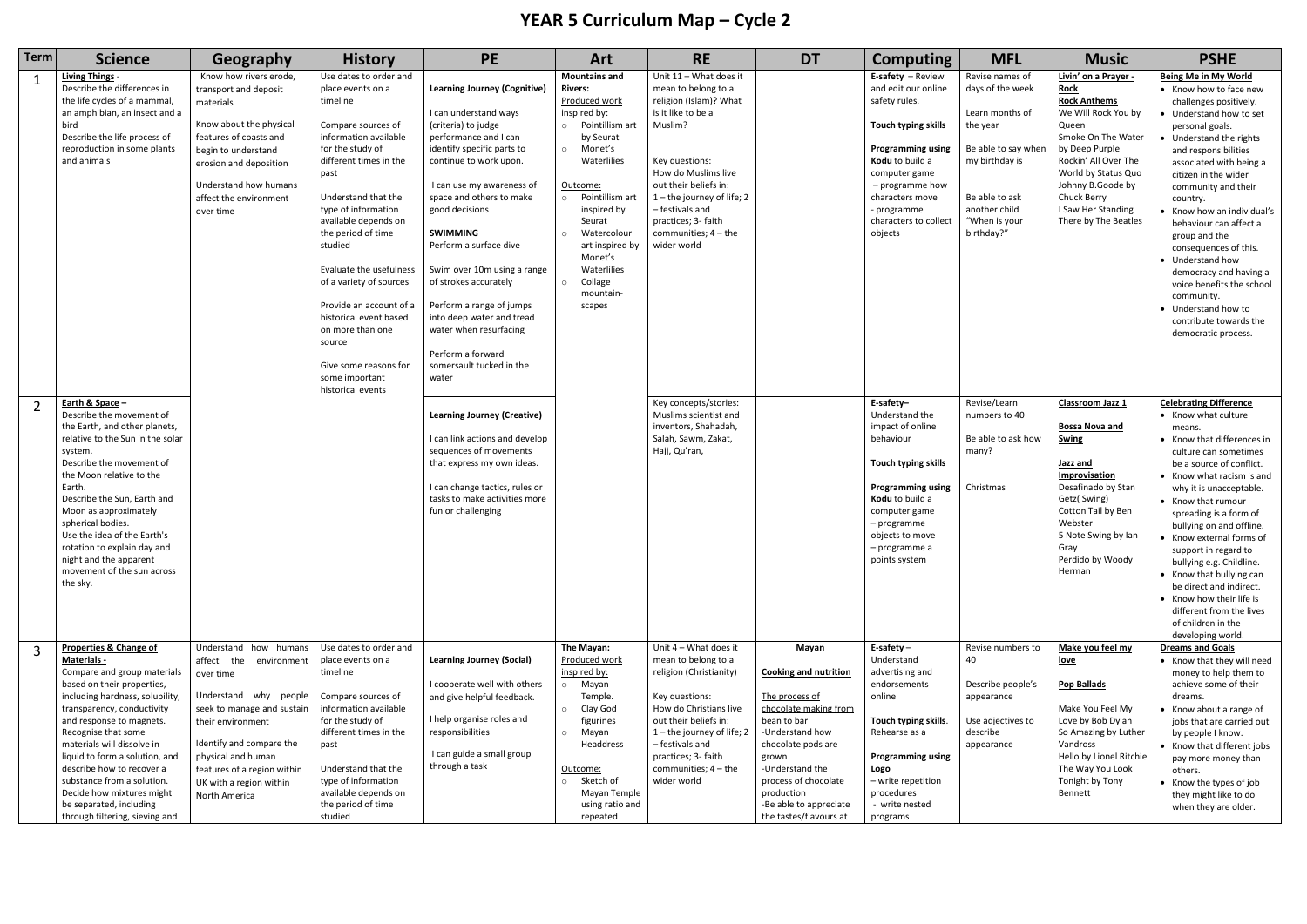|   | evaporating.<br>Give reasons, based on test<br>evidence, for the particular<br>uses of everyday materials.<br>Demonstrate that dissolving,<br>mixing and changes of state<br>are reversible changes.<br>Explain that some changes<br>result in new materials, and<br>that this kind of change is not<br>usually reversible.                                                                                              | Understand about weather<br>patterns around the world<br>and relate these to climate<br>zones | Evaluate the usefulness<br>of a variety of sources<br>Provide an account of a<br>historical event based<br>on more than one<br>source<br>Give some reasons for<br>some important<br>historical events                                                                                                                                                  |                                                                                                                                                                                                                                      | patterns<br>Hand-made<br>$\circ$<br>Clay God<br>figurines<br>Hand-made<br>$\circ$<br>Mayan<br>Headdress                                                                                                                                                                                                                                                          |                                                                                                                                                                                                                                                                                                                                                                                                                                                                                                                      | various stages of the<br>process<br><b>Bake Sale</b><br>Plan and make<br>empanadas<br>-Select appropriate<br>ingredients and use a<br>wide range of<br>techniques to combine<br>them                                                                                                                                                                                                                                                                                                                    | - create and name<br>procedures<br>- create procedures<br>using variables                                                                                                                                    |                                                                                                                                                       |                                                                                                                                                                                                                                                                                                                    | • Know that young people<br>from different cultures<br>may have different<br>dreams and goals.<br>• Know that<br>communicating with<br>someone from a<br>different culture means<br>that they can learn from<br>them and vice versa.<br>• Know ways that they can<br>support young people in<br>their own culture and                                                                                                                                                                                                                                                                                                                                                                                             |
|---|--------------------------------------------------------------------------------------------------------------------------------------------------------------------------------------------------------------------------------------------------------------------------------------------------------------------------------------------------------------------------------------------------------------------------|-----------------------------------------------------------------------------------------------|--------------------------------------------------------------------------------------------------------------------------------------------------------------------------------------------------------------------------------------------------------------------------------------------------------------------------------------------------------|--------------------------------------------------------------------------------------------------------------------------------------------------------------------------------------------------------------------------------------|------------------------------------------------------------------------------------------------------------------------------------------------------------------------------------------------------------------------------------------------------------------------------------------------------------------------------------------------------------------|----------------------------------------------------------------------------------------------------------------------------------------------------------------------------------------------------------------------------------------------------------------------------------------------------------------------------------------------------------------------------------------------------------------------------------------------------------------------------------------------------------------------|---------------------------------------------------------------------------------------------------------------------------------------------------------------------------------------------------------------------------------------------------------------------------------------------------------------------------------------------------------------------------------------------------------------------------------------------------------------------------------------------------------|--------------------------------------------------------------------------------------------------------------------------------------------------------------------------------------------------------------|-------------------------------------------------------------------------------------------------------------------------------------------------------|--------------------------------------------------------------------------------------------------------------------------------------------------------------------------------------------------------------------------------------------------------------------------------------------------------------------|-------------------------------------------------------------------------------------------------------------------------------------------------------------------------------------------------------------------------------------------------------------------------------------------------------------------------------------------------------------------------------------------------------------------------------------------------------------------------------------------------------------------------------------------------------------------------------------------------------------------------------------------------------------------------------------------------------------------|
| 4 | Animals Including Humans-<br>Describe the changes as<br>humans develop to old age                                                                                                                                                                                                                                                                                                                                        |                                                                                               |                                                                                                                                                                                                                                                                                                                                                        | <b>Learning Journey (Applying</b><br>Physical)<br>I can perform a variety of<br>movements and skills with<br>good body tension<br>I can link actions together so<br>that they flow in running,<br>jumping and throwing<br>activities |                                                                                                                                                                                                                                                                                                                                                                  | Key concepts/stories:<br>Community, symbols,<br>Holy week/Easter,<br>different<br>denominations,                                                                                                                                                                                                                                                                                                                                                                                                                     |                                                                                                                                                                                                                                                                                                                                                                                                                                                                                                         | E-safety $-$<br>Understand how to<br>protect our future<br>selves<br>Touch typing skills.<br><b>Programming using</b><br>Logo<br>$-$ create and name<br>procedures<br>- create procedures<br>using variables | Revise colours, days<br>of the week,<br>months of the year<br>Learn names of<br>seasons<br>Revisit birthday<br>conversations<br>Make comparisons      | The Fresh Prince of<br><b>Bel-Air</b><br>Old School Hip-Hop<br>Me Myself and I by De<br>La Soul<br>Ready or Not by<br><b>Fugees</b><br>Rapper's Delight by<br>The Sugarhill Gang<br>U Can't Touch This by<br>M C Hammer                                                                                            | abroad.<br><b>Healthy Me</b><br>• Know the health risks of<br>smoking.<br>• Know how smoking<br>tobacco affects the lungs,<br>liver and heart.<br>• Know some of the risks<br>linked to misusing<br>alcohol, including<br>antisocial behaviour.<br>• Know basic emergency<br>procedures including the<br>recovery position.<br>• Know how to get help in<br>emergency situations.<br>• Know that the media,<br>social media and<br>celebrity culture<br>promotes certain body<br>types.<br>• Know the different roles<br>food can play in people's<br>lives and know that<br>people can develop<br>eating problems /<br>disorders related to body<br>image pressure.<br>• Know what makes a<br>healthy lifestyle. |
|   | Forces $-$<br>Explain that unsupported<br>objects fall towards the Earth<br>because of the force of<br>gravity acting between the<br>Earth and the falling object<br>Identify the effects of air<br>resistance, water resistance<br>and friction, that act between<br>moving surfaces<br>Recognise that some<br>mechanisms, including levers,<br>pulleys and gears, allow a<br>smaller force to have a<br>greater effect |                                                                                               | Compare sources of<br>information available<br>for the study of<br>different times in the<br>past<br>Make comparisons<br>between aspects of<br>periods of history and<br>the present day<br>Present findings and<br>communicate<br>knowledge and<br>understanding in<br>different ways<br>Give some reasons for<br>some important<br>historical events | <b>Learning Journey (Health</b><br>and Fitness)<br>I can describe the basic<br>fitness components and<br>explain how often and how<br>long I should exercise to be<br>healthy.<br>I can record and monitor how<br>hard I am working  | <b>Crime and</b><br><b>Punishment:</b><br>Produced work<br>inspired by:<br>'Crime &<br>$\circ$<br>Punishment'<br>collection by<br>Peter Saul.<br>Outcome:<br>Charcoal on<br>$\circ$<br>white paper /<br>repeated<br>image Chalk<br>on black<br>paper.<br>Create own<br>$\circ$<br>work (various<br>mediums<br>including<br>collage)<br>inspired by<br>Peter Saul | Unit 8 - What do<br>people believe about<br>life? Questions and<br>Mysteries<br>The feelings people<br>experience under the<br>pressure of change,<br>including birth, death,<br>moving home, natural<br>disasters.<br>Key questions:<br>What answers might be<br>given by ourselves and<br>religions to questions<br>about:<br>$1$ – the origin and<br>meaning of life; 2- our<br>place in society and the<br>natural world; 3- the<br>existence or not of God;<br>4- the experience of<br>suffering; 5- life after | <b>Crime and Punishment</b><br><b>Through the Ages</b><br><b>Processes</b><br>Security based circuit<br>including alarm and<br>flashing lights<br>Design-Use research<br>into existing products<br>and market research to<br>inform the design of<br>our own innovative<br>security alarms<br>-Create prototypes to<br>show our ideas<br>Make - Produce step by<br>step plans, which<br>demonstrate our<br>knowledge of different<br>materials, tools and<br>techniques<br>-Use precise<br>measurements | E-safety $-$<br>Understand and<br>apply copyright laws<br>Touch typing skills<br>Program a text-to-<br>Morse code<br>converter using<br>Snap<br>- convert text into<br>sound<br>convert text into<br>Unicode | Revise family<br>members, pets-<br>describe<br>relationships with<br>family members<br>Playground games<br>with simple<br>instructions and<br>numbers | Dancing in the Street<br><b>Motown</b><br>I can't Help Myself<br>(Sugar Pie Honey<br>Bunch) by The Four<br>Tops<br>I Heard it Through the<br>Grapevine by Marvin<br>Gaye<br>Ain't No Mountain<br>High Enough sung by<br>Marvin Gaye and<br>Tammi Terrell<br>You Are the Sunshine<br>of My Life by Stevie<br>Wonder | <b>Relationships</b><br>• Know that a personality<br>is made up of many<br>different characteristics,<br>qualities and attributes.<br>• Know that belonging to<br>an online community can<br>have positive and<br>negative consequences.<br>• Know that there are<br>rights and responsibilities<br>in an online community<br>or social network.<br>• Know that there are<br>rights and responsibilities<br>when playing a game<br>online.<br>• Know that too much<br>screen time isn't healthy.<br>• Know how to stay safe<br>when using technology<br>to communicate with<br>friends.                                                                                                                           |